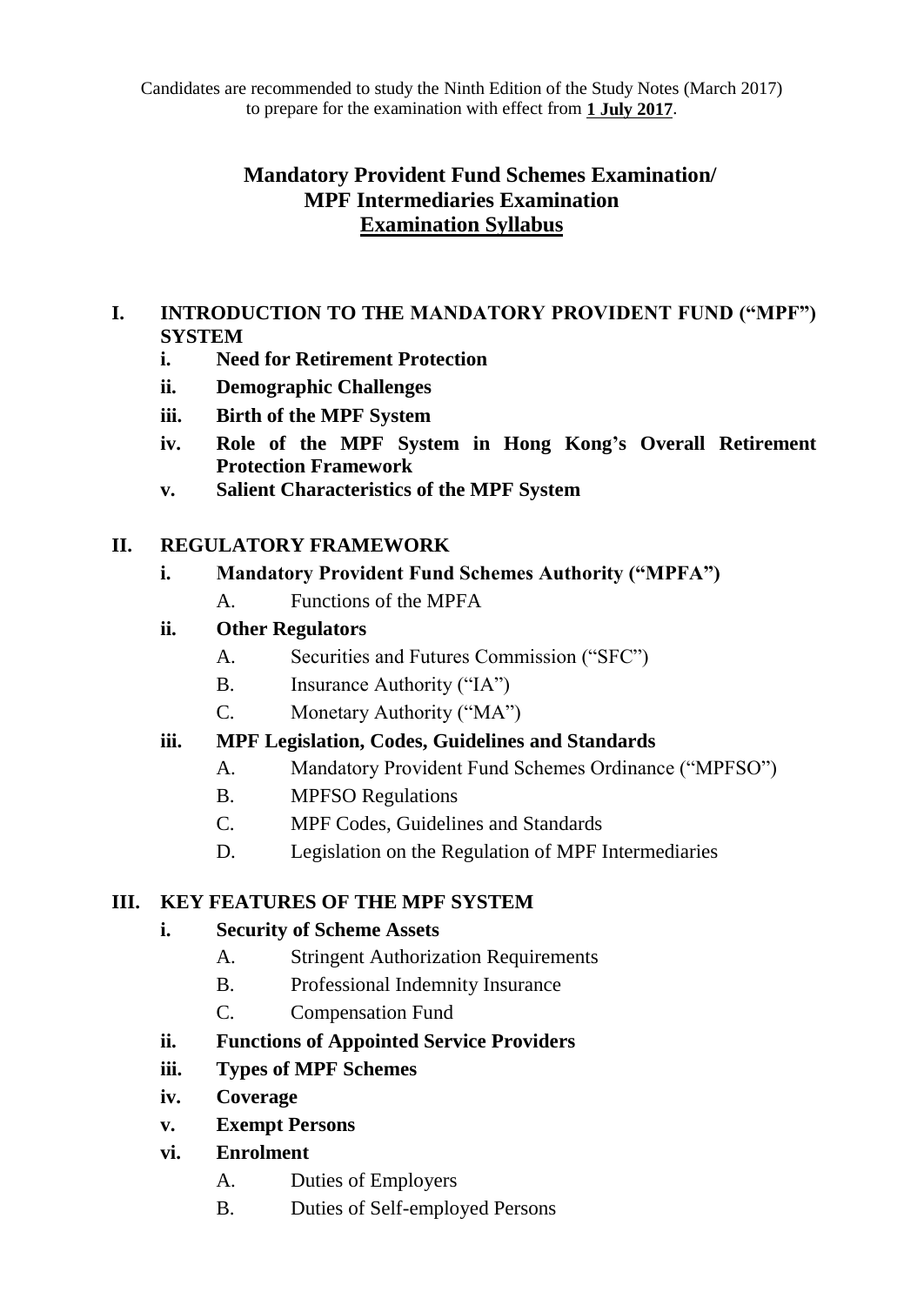## C. Duties of Trustees

## **vii. Contributions**

- A. Mandatory Contributions
- B. Voluntary Contributions
- C. Tax Allowances
- D. Default Contributions
- **viii. Vesting**

## **ix. Preservation**

# **x. Portability**

- A. Relevant Employee Who Is under Current Employment
- B. Relevant Employee Who Ceases Employment with His/Her Employer
- C. Self-employed Person Becomes a Relevant Employee of an Employer
- D. Notes to Members to Make an Election to Transfer
- E. Duties of the Trustee on the Transfer of Accrued Benefits
- **xi. Withdrawal of Benefits**

# **xii. Unclaimed Benefits**

**xiii. Offsetting of Long Service Payments / Severance Payments**

# **xiv. Major Obligations of Employers**

- A. Employers Who Are Not Exempt from MPFSO
- B. When a Relevant Employee (Other Than a Casual Employee) Ceases Employment
- **xv. Non-Compliant Employer and Officer Records ("NCEOR")**

# **IV. MPF TRUSTEES**

# **i. Trust Arrangement**

- A. Concept of Trust
- B. Fiduciary Duties of Trustees
- C. Recourse against Trustees
- D. Advantages of the Trust Arrangement
- **ii. Categories of Trustees**
- **iii. Duties and Functions of Trustees**
- **iv. Approval of Trustees**
- **v. On-going Monitoring**
- **vi. Compliance Standards for MPF Approved Trustees**
- **vii. Sanctions and Penalties**

# **V. MPF SCHEMES AND INVESTMENT**

- **i. Registration of MPF Schemes and Approval of Constituent Funds and Pooled Investment Funds**
- **ii. MPF Schemes**
- **iii. Constituent Funds**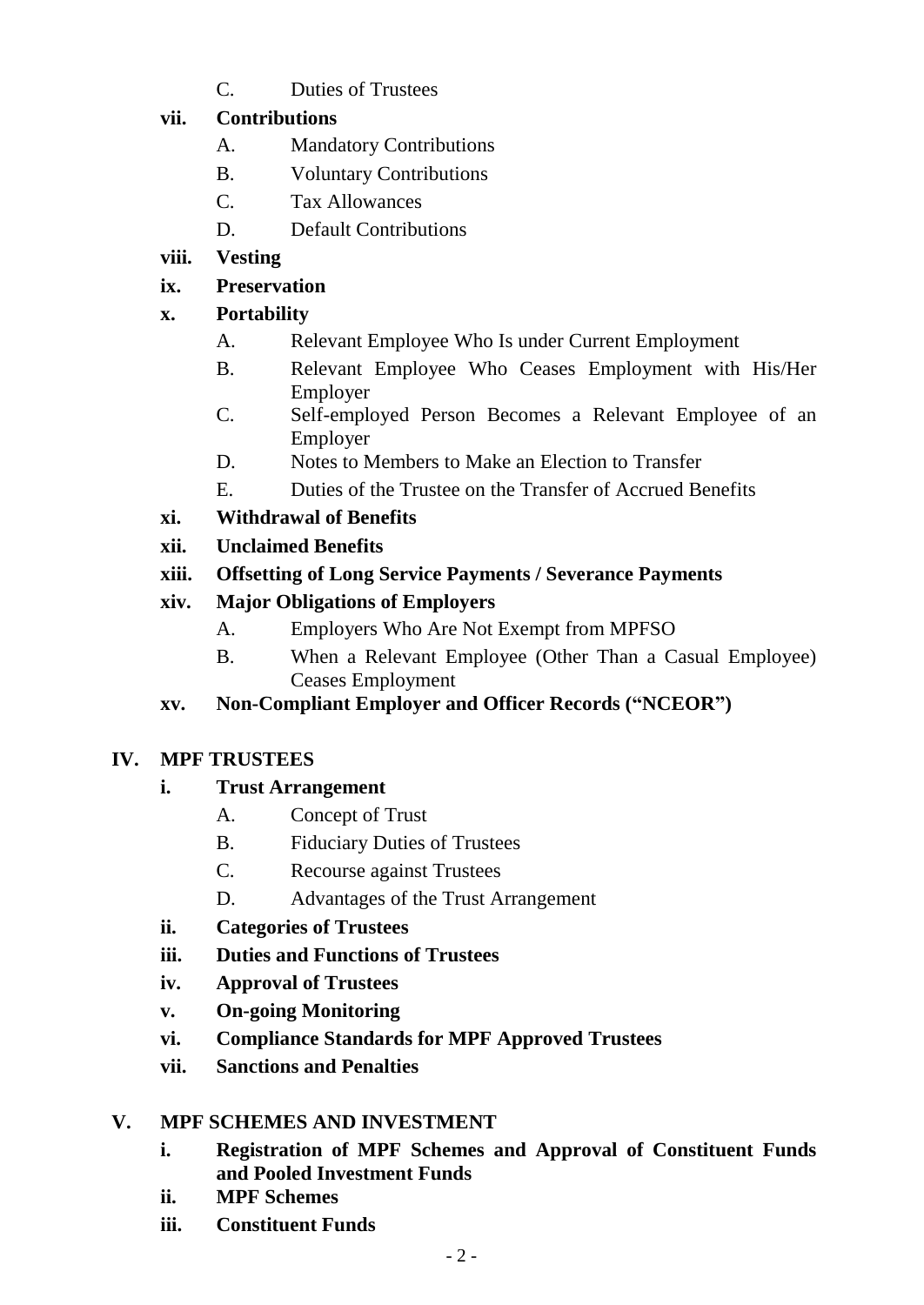- A. Features of Constituent Funds
- B. Types of Constituent Funds
- **iv Default Investment Strategy ("DIS")**
- **v. Approved Pooled Investment Funds ("APIFs")**
	- A. Approval of Pooled Investment Funds
	- B. Types of Pooled Investment Funds
- **vi. Statement of Investment Policy**
- **vii. Investment Standards and Restrictions**
	- A. Investment Management
	- B. Permissible Investments
	- C. Other Investment Restrictions
	- D. Hong Kong Dollar Currency Exposure
- **viii. Fees and Charges**
- **ix. Switching between MPF Schemes / Constituent Funds**
- **x. Code on Disclosure for MPF Investment Funds**
- **xi. On-going Monitoring of MPF Investment Funds**

## **VI. INTERFACE ARRANGEMENTS BETWEEN ORSO SCHEMES AND THE MPF SYSTEM**

- **i. Types of ORSO Schemes**
	- A. Types of Benefits Provided
	- B. ORSO Registered or ORSO Exempted
	- C. MPF Exempted or Not
- **ii. Comparison of Features**
- **iii. Exemption Criteria**
- **iv. Different Forms of ORSO Schemes following the Introduction of the MPF System**
- **v. Implications for Existing Members and New Eligible Employees**
	- A. Existing Members Opting to Remain in An MPF Exempted ORSO Registered Scheme
	- B. Existing Members Opting to Join An MPF Scheme
	- C. New Eligible Employees Opting to Join An MPF Exempted ORSO Registered Scheme
- **vi. On-going Requirements for MPF Exempted ORSO Schemes**

# **VII. MPF INTERMEDIARIES**

- **i. Regulation of MPF Intermediaries**
- **ii. Regulatory Framework**
	- A. Prohibition against Carrying on Regulated Activities etc.
	- B. Registration Requirements for MPF Intermediaries
	- C. Regulatory Scope of Frontline Regulators
	- D. Conduct Requirements for Registered Intermediaries
	- E. Other Requirements for Registered Intermediaries